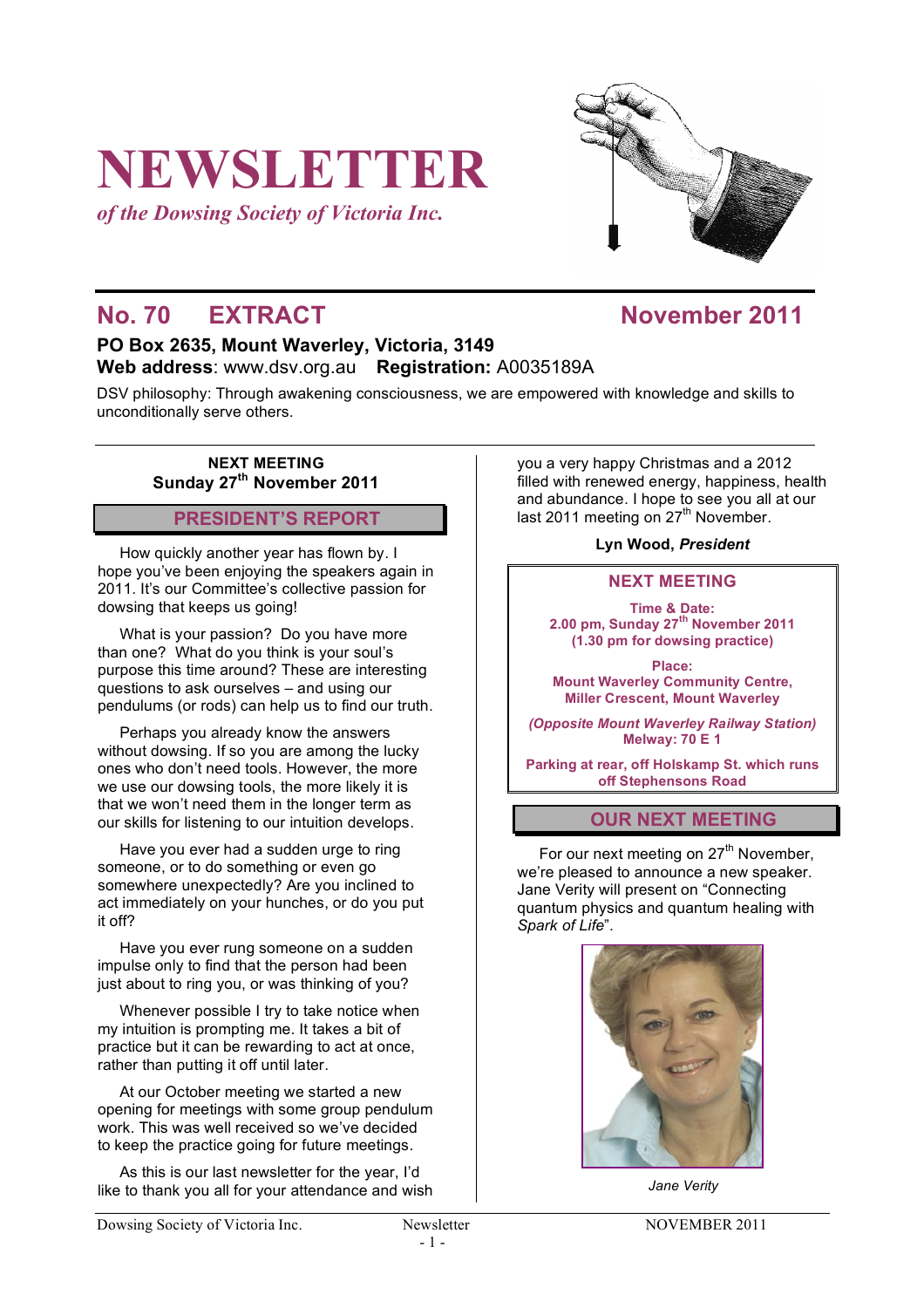Jane is the founder and president of Dementia Care Australia. She is an internationally recognised dementia expert and a world-class presenter on the social and emotional aspects of dementia care.

These are the key points for her talk:

- Why *Spark of Life*
- How does it work
- Universal application

Our meeting will begin with some group pendulum scrambling, led by Heather Wilks. It will close with Mary Ward bringing us the delights of her beautiful Crystal and Tibetan Healing Bowls, for some wonderful relaxation.

*For further information about Spark of Life: http://www.dementiacareaustralia.com/*



#### **OUR LAST MEETING**

DSV Committee member, Tony Hill, presented on Dowsing, Radionics and Subtle Energy at our last meeting.

As a physics teacher and a dowser, Tony is always able to provide an interesting balance of fascinating information – ever mindful of satisfying the scientific approach, as well as the more esoteric



*Tony's demonstration equipment*



**• Pain Relief** ● Empowerment Stress Relief **Oh! Naturale Products Contact: Heather Wilks** Email: heather@ohnaturale.com www.ohnaturale.com Tel: (03) 9572 2970

#### **UPDATING THE DSV CONSTITUTION**

#### **Can you help us?**

We're looking for a DSV member with the relevant legal experience and understanding of the requirements of the Victorian Department of Justice to provide us with pro bono help to update the DSV Constitution.

If you're able too assist please contact our President, Lyn Wood on 03 9729 2624, or our Secretary, Alan Robison on 03 9802 3956.

> **THE HAUNTING AT NO 140 Part 2**

*A welcome article by DSV Member Mick Moran*

Looking through the TV guide for Wednesday 29<sup>th</sup> December 2010, it looked like it was going to be another early night. There was little of interest worth watching. It seemed the TV moguls had decided to rerun the worst of the year's programs over the Christmas New Year period. Nothing unusual in this, but I didn't have to watch them. I was getting ready for another episode of "Star Trek Next Generation" before bed instead. Yes, I'm a trekkie fan, and have been since the original Star Trek episodes hit the TV screens way back when I was much younger than I am today.

After watching another exciting episode of Star Trek, by 10:30 it was time to sleep. It only seemed like seconds later when I woke with a start. I had a strange feeling in my body. I felt sick in my stomach and I had a tightness in my chest. I recognised the feelings and knew I wasn't having a heart attack. I get these sensations I when I'm in the presence of strong energies. The same thing had happened on 20<sup>th</sup> and 21<sup>st</sup> December when I'd encountered an entity in the house.